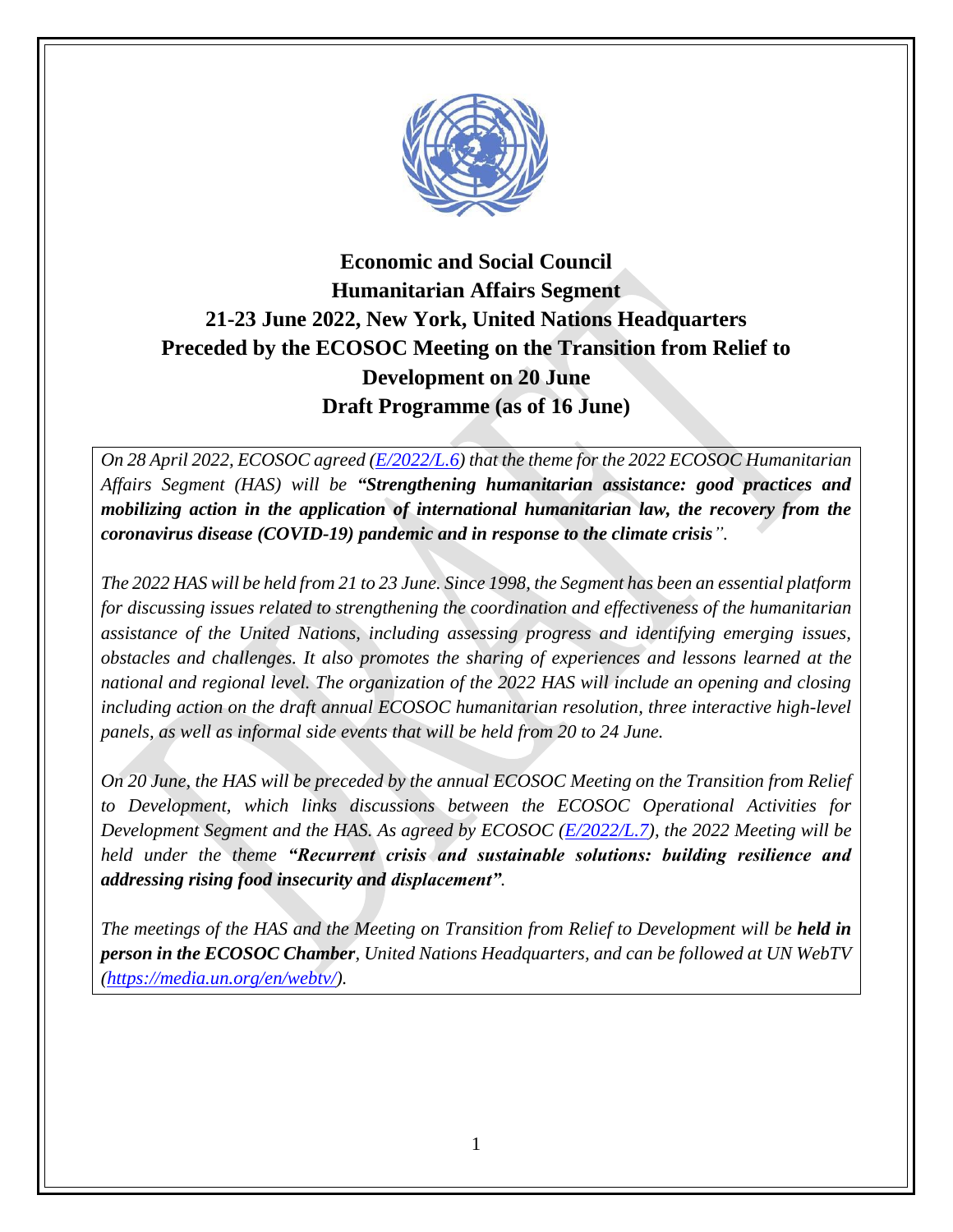#### **MONDAY 20 JUNE 2022**

#### **8:30-10:00**

**Side Event:** *Displacement and the climate crisis: the imperative of localized, inclusive and gender-responsive climate action* **(virtual)**

#### **10:00-13:00**

#### **ECOSOC Chamber**

#### **ECOSOC Meeting on the Transition from Relief to Development**

### *Recurrent crises and sustainable solutions: building resilience and addressing rising food insecurity and displacement*

The meeting will discuss ways to strengthen collaboration and complementarity between humanitarian, development and peacebuilding actors to address multi-dimensional challenges and drivers of humanitarian need, such as displacement, acute food insecurity and risk of famine. Global food insecurity and displacement are at unprecedented levels, due to the compounding effects of conflict, climate change and challenging recovery from the COVID-19 pandemic. According to the Food and Agriculture Organization of the United Nations, food prices are 34 per cent higher than this time last year. Conflict remains the main driver of food insecurity, and this has been further exacerbated by the global impact of the conflict in Ukraine. At the same time the adverse effects of climate change and extreme weather events (e.g. drought, floods, storms, sea level rise, glacier melt), are ravaging the lives of many communities and countries and together with conflict are fueling record levels of displacement. This meeting will discuss ways to strengthen joined-up approaches that reduce need, risk and vulnerability, build resilience, and achieve the transition from relief to sustainable development. The discussion will address challenges, best practices and enablers of success at country and regional level and for further improvements, in particular on strengthening food security and durable solutions. It will include consideration of the impacts and role for women who provide such important support to their communities and are often front-line responders. It will consider the interconnection of regional, national and local efforts. In accordance with General Assembly [resolution](https://undocs.org/en/A/RES/75/290A)  [75/290 A,](https://undocs.org/en/A/RES/75/290A) the meeting will focus on countries in situations of conflict, post-conflict countries and countries facing humanitarian emergencies, and also consider the existing ECOSOC agenda items on the issues related to the Ad Hoc Advisory Group on Haiti, South Sudan, the Sahel and any countryspecific item, under the sub-item on African countries emerging from conflict for in-depth discussion to guide coordinated support at the country level. (Please refer to the background note available at [www.unocha.org/ecosoc-2022\)](http://www.unocha.org/ecosoc-2022)

Co-Chairs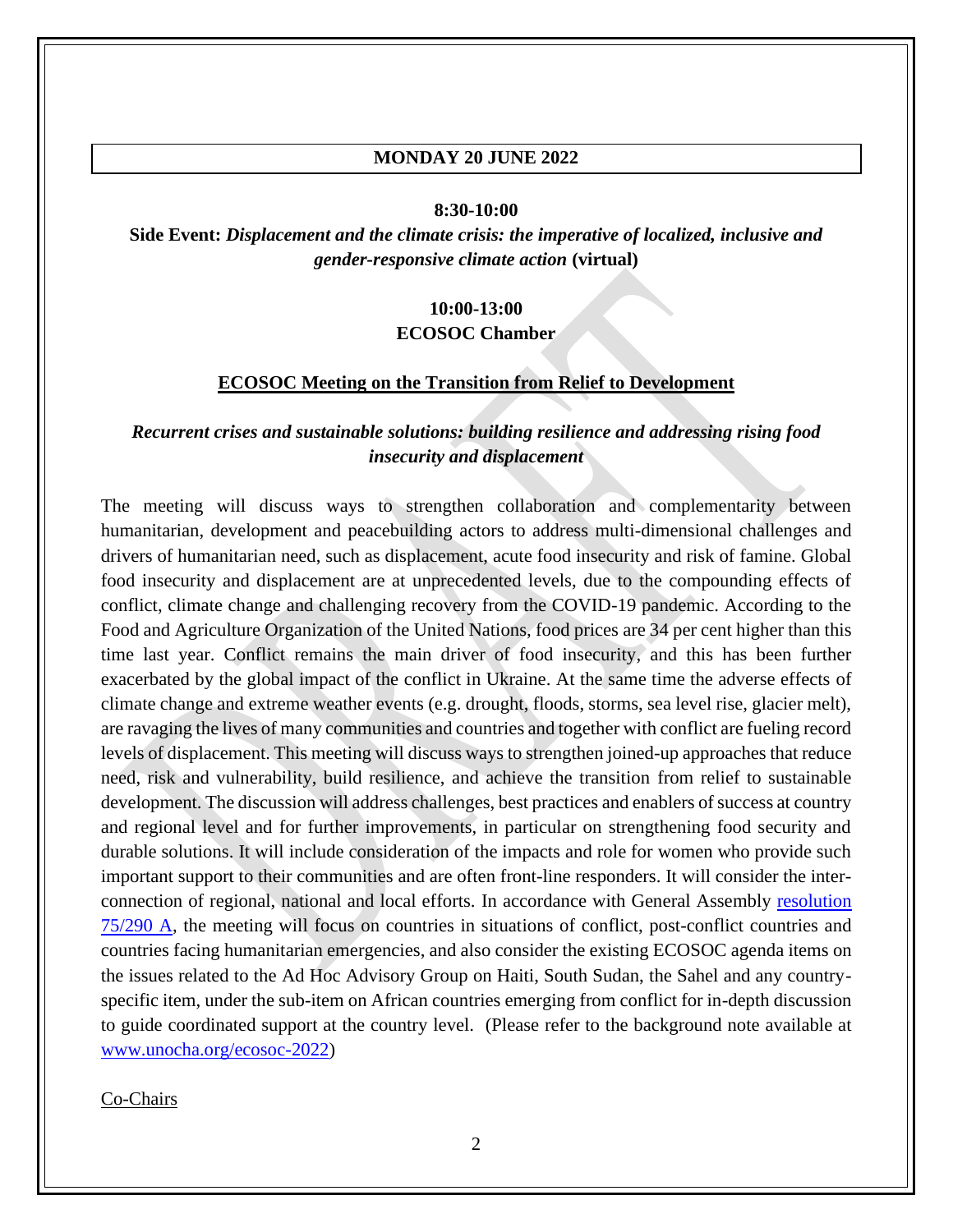- H.E. Ambassador Diego Pary Rodríguez, Permanent Representative of Bolivia to the United Nations & Vice-President of ECOSOC responsible for the Humanitarian Affairs Segment
- H.E. Ambassador Miia Rainne, Chargée d'Affaires a.i. of Finland to the United Nations & Vice-President of ECOSOC responsible for the Operational Affairs for Development Segment

### Keynote Statements

- H.E. Ambassador Collen Vixen Kelapile, President of the Economic and Social Council
- Ms. Amina Mohammed, Deputy Secretary-General of the United Nations

## **Roundtable Session 1:** *Recurrent crises and sustainable solutions: building resilience and addressing rising food insecurity*

### Guiding questions:

- − What actions are critical and most impactful across humanitarian, development and peacebuilding efforts to prevent and respond to further escalation of food insecurity and risk of famine? How should these actions be accelerated and scaled up and key initiatives leveraged? What role can anticipatory approaches, joint analysis, joined-up planning and shared strategic objectives play?
- What lessons can be learned from building resilience through strengthened social protection systems, anticipatory approaches, and investing in climate-sensitive agriculture and livelihoods?
- − What are the financing solutions required to strengthen anticipatory and early action and to reinforce humanitarian, development and peacebuilding efforts to prevent, mitigate, and reduce needs, risk and vulnerability and build resilience in the context of food insecurity? What role do international financial institutions currently play in support of these efforts and what further actions should they undertake?
- What measures have been successful to ensure that women are centrally involved in decisionmaking and receive funding, investments and assistance, as they are essential actors and vital to future solutions while also disproportionately affected by food insecurity and risk of famine?

## Remarks and moderation: OCHA and DCO

Panelists

- 1. Ms. Valerie N. Guarnieri, Assistant Executive Director, World Food Programme
- 2. Mr. Masatsugu Asakawa, President, Asian Development Bank (TBC)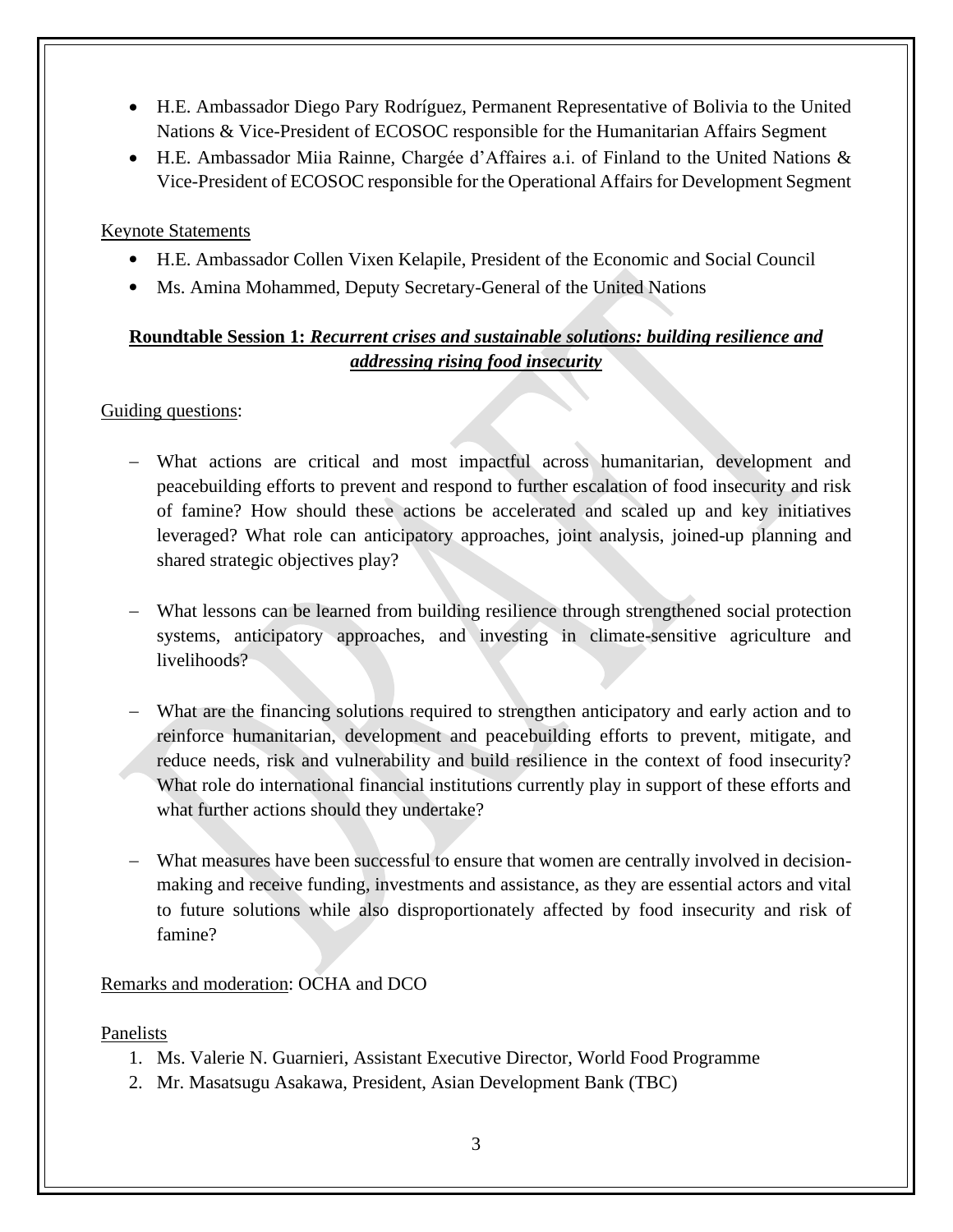- 3. Mr. Maximo Torero, Chief Economist, Food and Agriculture Organization of the United Nations
- 4. H.E. Ambassador Ms. Rabab Fatima, Permanent Representative of Bangladesh to the United Nations & Chair of the Peacebuilding Commission
- 5. H.E. Ambassador Mr. Robert Keith Rae, Permanent Representative of Canada to the United Nations & Chair of the ECOSOC Ad Hoc Advisory Group on Haiti
- 6. Mr. Abdoulaye Mar Dieye, Special Coordinator for Development in the Sahel
- 7. Mr. Fernando Quevedo, General Manager of the Country Department for Central America, Haiti, Mexico, Panama and the Dominican Republic, Inter-American Development Bank
- 8. Mr. Robert Powell, Special Representative to the United Nations, International Monetary Fund
- 9. Ms. Laura Jaitman, Acting Director of Multilateral and International Affairs and Special Representative to the United Nations, World Bank Group
- 10. Ms. Laurence Gros, Deputy Country Director in Burkina Faso, Action Against Hunger

#### *Interactive discussion*

### **13:15-14:45**

## **Side Event:** *Progress and next steps: protection from sexual exploitation and abuse in humanitarian response* **Conference Room 1**

#### **15:00-18:00**

### **Roundtable Session 2:** *Recurrent crises and sustainable solutions: building resilience and addressing rising displacement* **ECOSOC Chamber**

#### Guiding questions:

- What actions are needed across humanitarian, development and peacebuilding efforts to address rising displacement and build resilience?
- What are successful examples of joined-up approaches that reduce vulnerability, build resilience and achieve solutions for the internally displaced? How can the efforts and resources of the UN system, working together with Member States, relevant partners and affected people and communities, be leveraged to advance durable solutions to internal displacement?
- How do humanitarian, development and peacebuilding efforts complement one another to advance resilience and solutions to displacement from the outset of humanitarian emergencies, during emergencies, and after emergencies?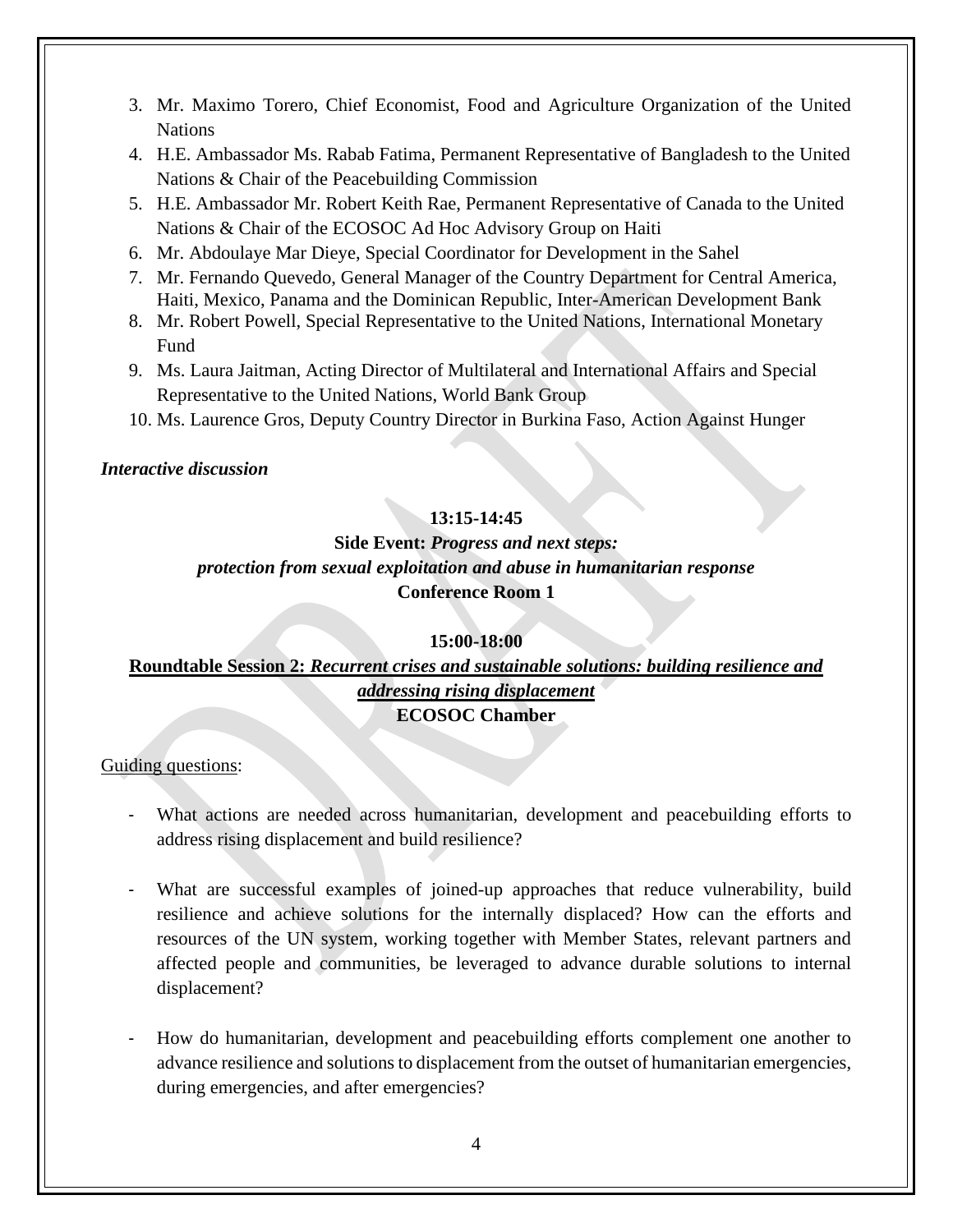- How can solutions to displacement be better integrated in national development plans?
- What are the challenges of mobilizing resources for advancing for durable solutions to displacement and how can they be overcome? What role do the development banks currently play and what further can be done?

#### Remarks and moderation: OCHA and DCO

#### Panelists

- 1. Mr. Robert Piper, Secretary-General's Special Adviser on Solutions to Internal Displacement
- 2. Ms. Kelly T. Clements, United Nations Deputy High Commissioner for Refugees
- 3. Ms. Ugochi Daniels, Deputy Director-General, International Organization for Migration
- 4. Dr. Akinwumi Adesina, President, African Development Bank Group (TBC)
- 5. Mr. Michael Köhler, Director-General a.i, Directorate-General for European Civil Protection and Humanitarian Aid
- 6. Ms. Sara Beysolow Nyanti, Deputy Special Representative of the Secretary-General, Resident Coordinator and Humanitarian Coordinator, South Sudan
- 7. Ms. Rose-May Guignard, Présidente du Comité de Liaison Inter ONG, Haiti

#### *Interactive discussion*

### **TUESDAY 21 JUNE 2022**

## **ECOSOC Humanitarian Affairs Segment**

*Strengthening humanitarian assistance: good practices and mobilizing action in the application of international humanitarian law, the recovery from the coronavirus disease (COVID-19) pandemic and in response to the climate crisis*

## **8:30-10:00**

**Side Event:** *Doing more and doing better: towards a comprehensive approach to mental health and psychosocial support in humanitarian settings* **(virtual)**

#### **10:00-13:00**

## **Opening Session of the Segment, including general discussion ECOSOC Chamber**

Chair: H.E. Ambassador Diego Pary Rodríguez, Permanent Representative of Bolivia to the United Nations & Vice-President of ECOSOC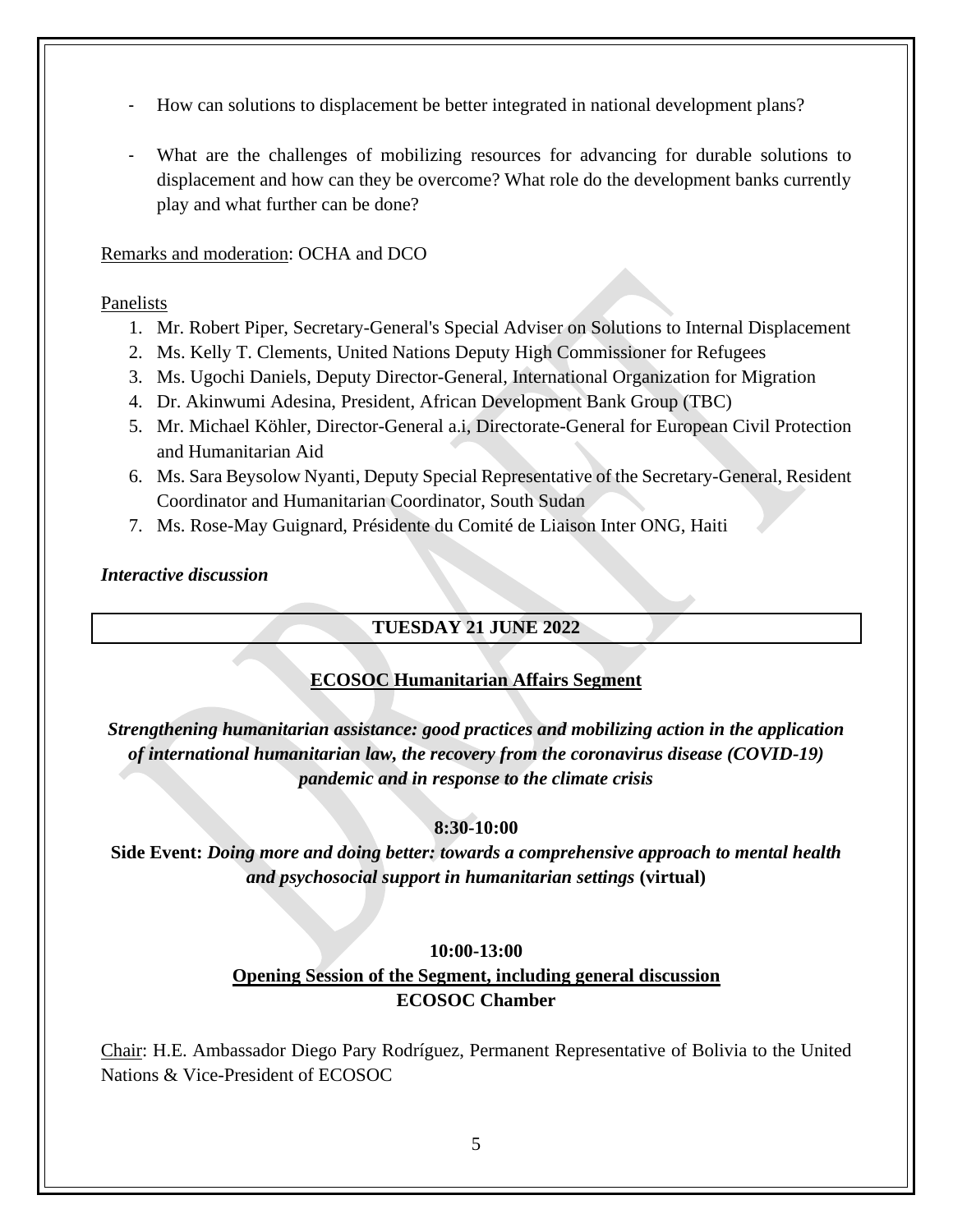#### Keynote Statements

- H.E. Ambassador Collen Vixen Kelapile, President of the Economic and Social Council
- Mr. António Guterres, United Nations Secretary-General (pre-recorded message)
- H.E. Abdulla Shahid, President of the General Assembly (pre-recorded message)
- Mr. Martin Griffiths, Under-Secretary-General for Humanitarian Affairs and Emergency Relief Coordinator

**Voices of affected people and local humanitarian partners,** including child, youth representative, Ms. Emeline Siale Ilolahia, Executive Director, Pacific Islands Association of Non-governmental Organizations (PIANGO), and indigenous representative Mr. Darío José Mejía Montalvo, Chair, United Nations Permanent Forum on Indigenous Issues.

#### *General discussion for Member States begins*

## **13:15-14:45**

**Side Event:** *Scaling up and mainstreaming anticipatory approaches through empowered locally led action*

**Conference Room 1**

#### **15:00-17:30**

## **High-Level Panel 1:** *Humanitarian assistance and lessons learned from the COVID-19 pandemic: working together to ensure children and women are not left behind* **ECOSOC Chamber**

The panel will explore lessons learned for the humanitarian system from the impact of the COVID-19 pandemic and consider the implications for future action particularly through the lens of children and women. It will consider the impacts and implications for children - including for education in emergencies, child protection, health and well-being, including mental health and psychosocial support, and social reinsertion and return to school - and what needs to be done to support children in the period ahead for the COVID-19 response and recovery. It will also consider lessons for preparedness for future major catastrophes. Women and children are disproportionally affected by humanitarian crises, and the panel will discuss ways to address these impacts and support the role of women, including women leaders, women's organizations, and those on the front-line of response.

### Guiding questions:

- COVID-19 had a disproportionate impact on women and children, including on their access to services, livelihoods and protection. What can we learn from this, and from the response and what can we do in future to mitigate these impacts? Is it possible to use lessons from the COVID-19 pandemic education response to benefit education responses for children in other emergencies?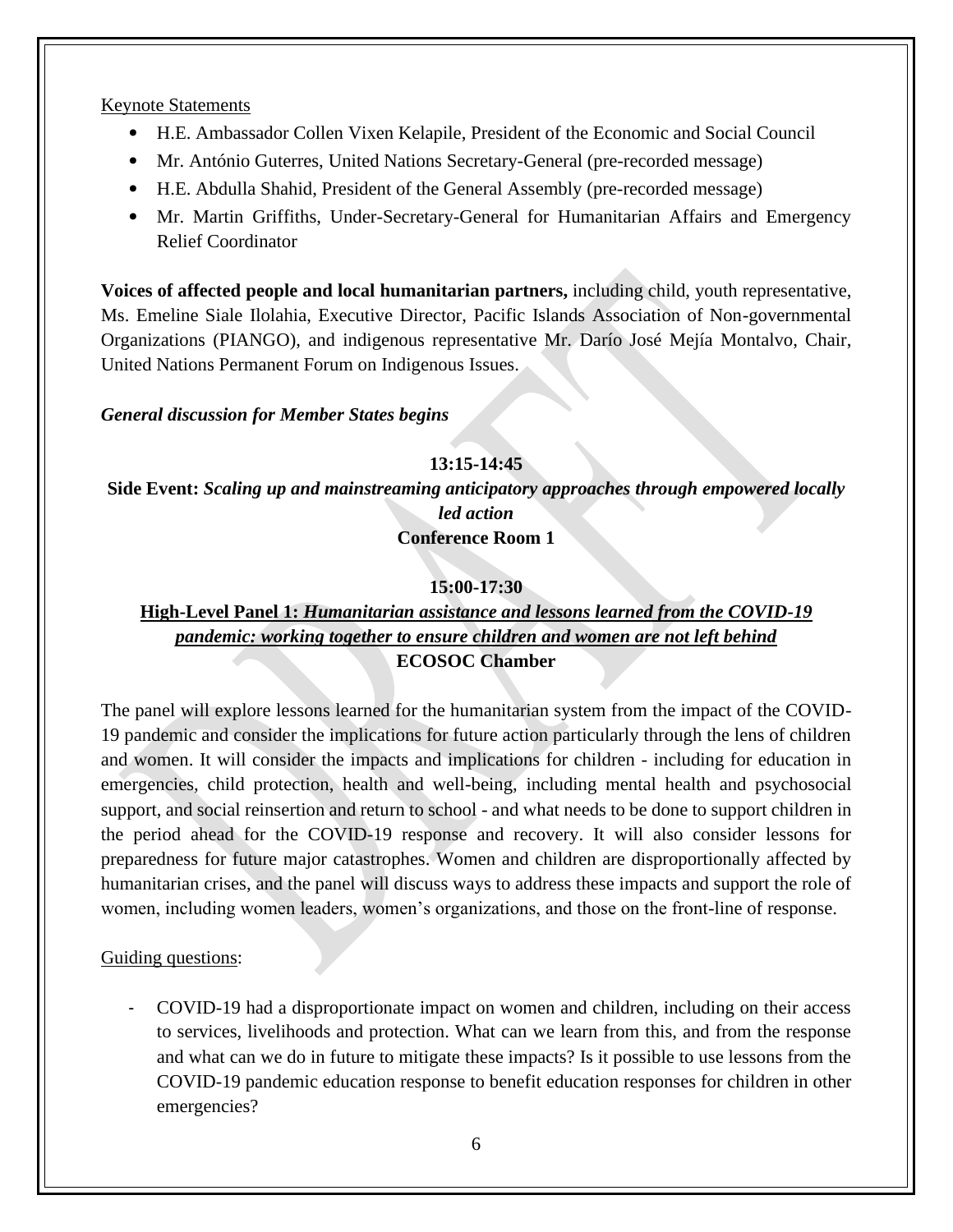- What are the long-term costs of COVID-19-related school closures and missed educational opportunities for children in humanitarian settings? What are the most urgent measures that are needed to address the impact of these measures and make systemic change for the future?
- How can we improve timely and equitable access to vaccines and sustain routine immunizations for children during future pandemics to ensure countries can effectively respond to large-scale pandemics in the future and at the same time do not experience outbreaks of preventable diseases like measles and polio?
- Women and women's organizations also played a pivotal role in the response to COVID-19 in humanitarian settings. How can we reinforce these efforts and build on lessons and actions for fighting pandemics and strengthening prevention and response in humanitarian crises in the future?
- During COVID-19 we sadly saw a shadow pandemic of violence against women and girls. How has the humanitarian system responded and how can we provide better protection in future?

Chair: H.E. Ambassador Diego Pary Rodríguez, Permanent Representative of Bolivia to the United Nations & Vice-President of ECOSOC

Remarks and Moderator: Under-Secretary-General for Humanitarian Affairs and Emergency Relief Coordinator / Assistant Secretary-General for Humanitarian Affairs and Deputy Emergency Relief **Coordinator** 

#### Panelists

- 1. Ms. Catherine M. Russell, Executive Director, United Nations Children's Fund
- 2. Dr. Ibrahima Soce Fall, Assistant Director-General for Emergency Response, World Health **Organization**
- 3. H.E. Mr. Arrmanatha Christiawan Nasir, Chair of G20 & Permanent Representative of Indonesia
- 4. Mr. Jagan Chapagain, Secretary General, International Federation of the Red Cross and Red Crescent Societies
- 5. Mr. Ib Petersen, Assistant Secretary-General, Deputy Executive Director, United Nations Population Fund
- 6. Ms. Janti Soeripto, President & Chief Executive Officer, Save the Children US
- 7. Ms. Yasmine Sherif, Director, Education Cannot Wait

## *Interactive discussion*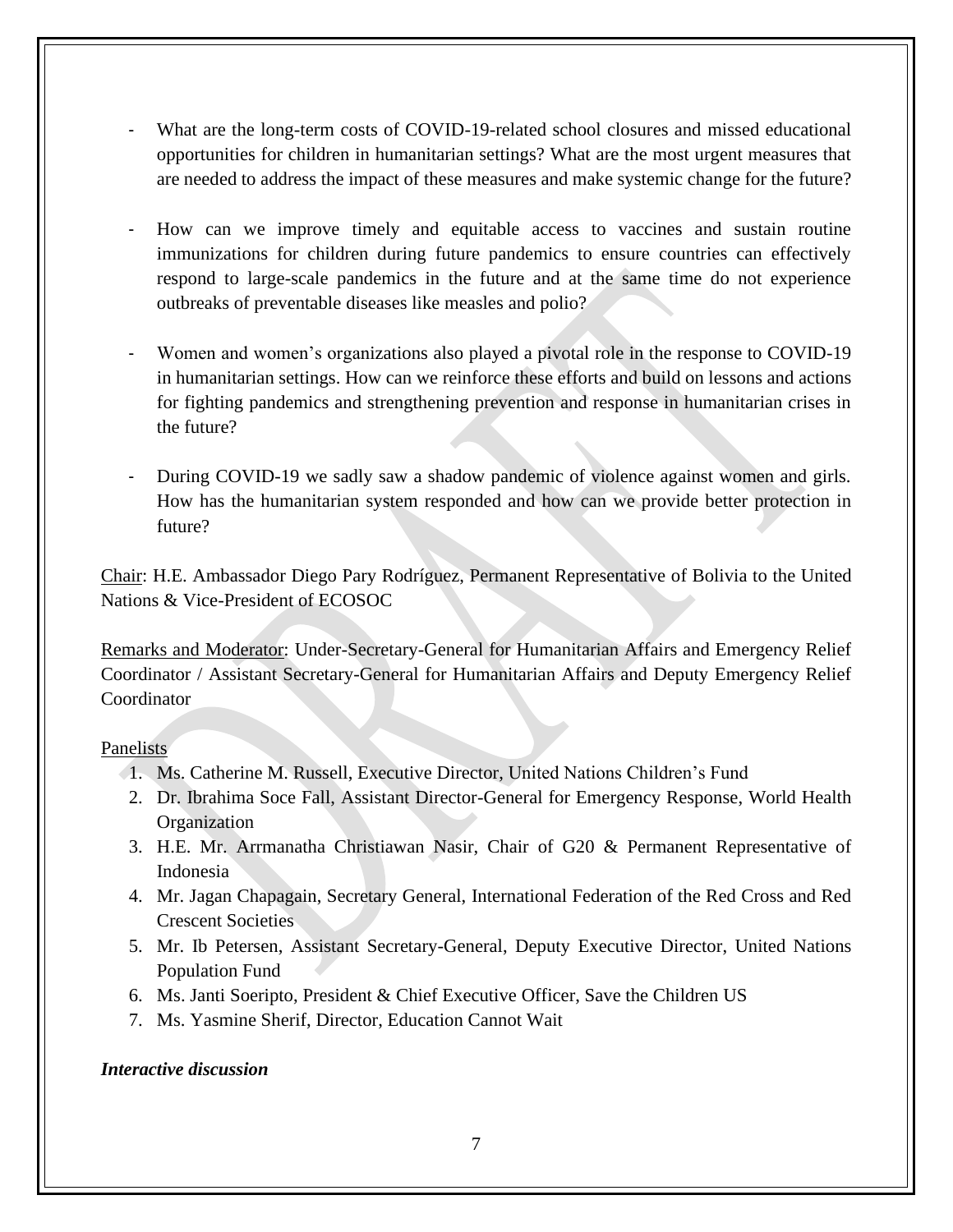### **WEDNESDAY 22 JUNE**

#### **8:30-10:00**

**Side Event:** *Fighting food insecurity and famine: a call for coordinated action and multi-sectoral solutions against global hunger* **(virtual)**

#### **10:00-12:30**

## **High-Level Panel 2:** *Reaching people in need, supporting humanitarian assistance for all in times of conflict and promoting good practices in the application of international humanitarian*

### *law* **ECOSOC Chamber**

The panel will discuss ways of supporting humanitarian assistance, facilitating humanitarian access and ensuring the effective delivery of humanitarian assistance to reach people in need in times of conflict. It will discuss trends, challenges, and good practices related to the delivery of humanitarian assistance in past and present armed conflicts and consider practical ways to strengthen the application of international humanitarian law, facilitate access to people in need and put into practice fundamental protections which save lives and reduce humanitarian suffering. This includes ensuring that humanitarian assistance and protection is provided to all affected people based on their humanitarian needs alone, without discrimination and regardless of nationality, race, gender, religious beliefs or political convictions.

#### Guiding questions:

- What are some of the main challenges and risks that humanitarians are facing in armed conflicts and what are the consequences for people in need? Have these challenges and risks changed over time and what lessons can be drawn?
- How are humanitarians adapting in the face of those challenges and risks? What concrete steps are needed to ensure humanitarians can carry out their operations unimpeded and reach people in need?
- How can parties to conflict be encouraged to facilitate the delivery of humanitarian assistance and protect humanitarian personnel and assets? What are some of the good practices to facilitate humanitarian access and enable provision of humanitarian assistance and protection?
- In light of experience, what more can be done to ensure respect for international humanitarian law? How can transparency and accountability be enhanced?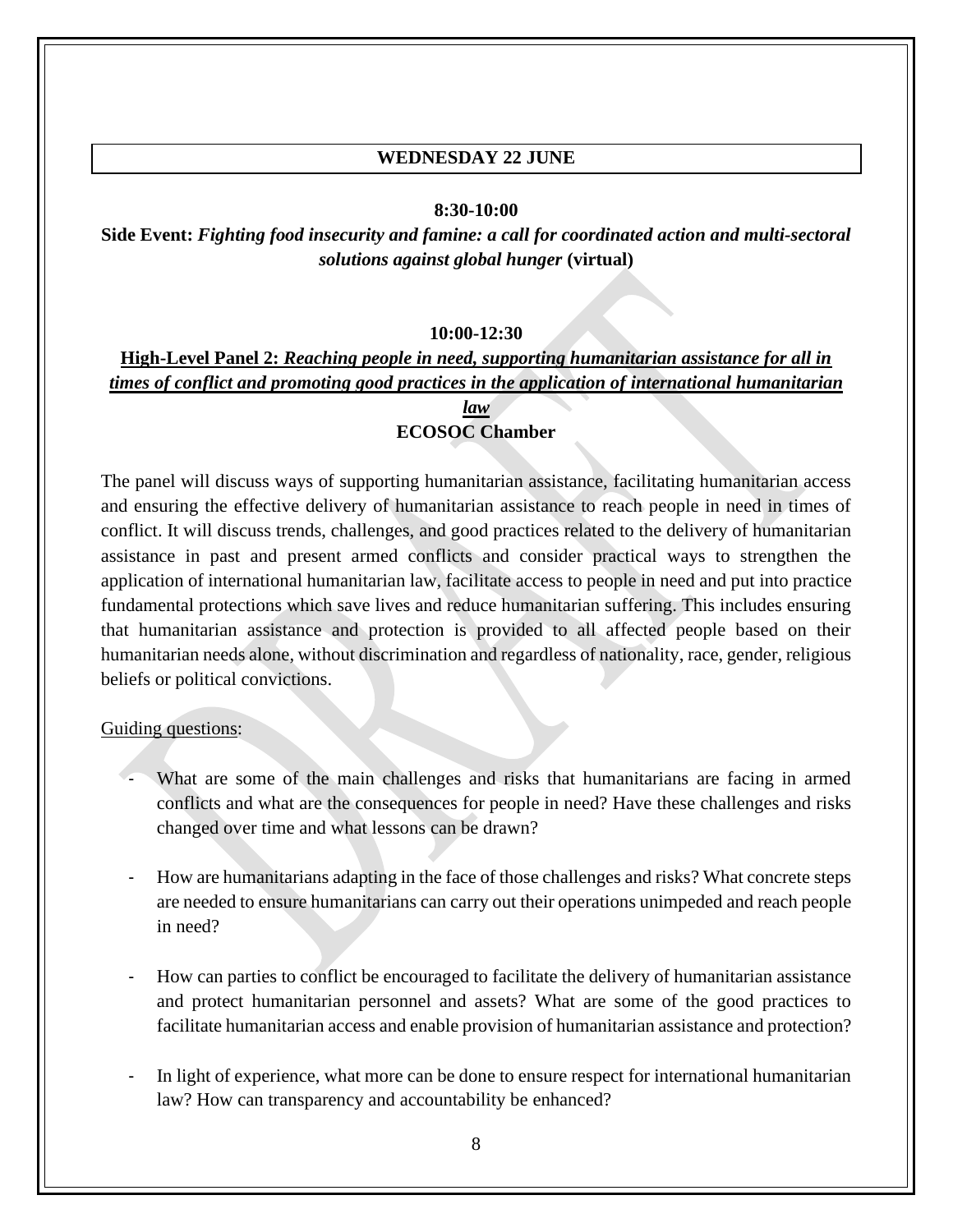Chair: H.E. Ambassador Diego Pary Rodríguez, Permanent Representative of Bolivia to the United Nations & Vice-President of ECOSOC

Remarks and Moderator**:** Under-Secretary-General for Humanitarian Affairs and Emergency Relief Coordinator / Assistant Secretary-General for Humanitarian Affairs and Deputy Emergency Relief **Coordinator** 

Panelists

- 1. H.E. Mr. Santiago Andres Cafiero, Minister of Foreign Affairs, International Trade and Worship, Argentina & Pro-tempore Presidency, Community of Latin American and Caribbean States (TBC)
- 2. Mr. Janez Lenarčič, European Commissioner for Crisis Management, European Union
- 3. H.E. Ambassador Fatima Kyari Mohammed, Permanent Observer of the African Union to the United Nations
- 4. H.E. Ambassador Tarig Ali Bakheet, Assistant Secretary General for Humanitarian, Cultural and Social Affairs, Organization of Islamic Cooperation & Special Envoy of the Secretary General of the Organization of Islamic Cooperation to Afghanistan
- 5. Mr. Peter Maurer, President, International Committee of the Red Cross
- 6. Mr. Manuel Fontaine, Director, Office of Emergency Programmes, United Nations Children's Fund
- 7. Mr. Julien Schopp, Vice-President, Humanitarian Policy and Practice, InterAction
- 8. Ms. Claude Maon, Legal Director, Intersectional Legal Department, Médecins Sans Frontières

*Interactive discussion*

## **13:15-14:45**

# **Side Event:** *Commitment to action: women's representation leading to better humanitarian outcomes*

### **Conference Room 1**

### **15:00-16:30**

**Side Event:** *Learning in emergencies: best practices in improving foundational learning in emergencies* **(virtual)**

## **THURSDAY 23 JUNE**

### **8:30-10:00**

**Side Event:** *Shocks to the system: humanitarian financing, quality funding, and transparency in the face of rising needs* **(virtual)**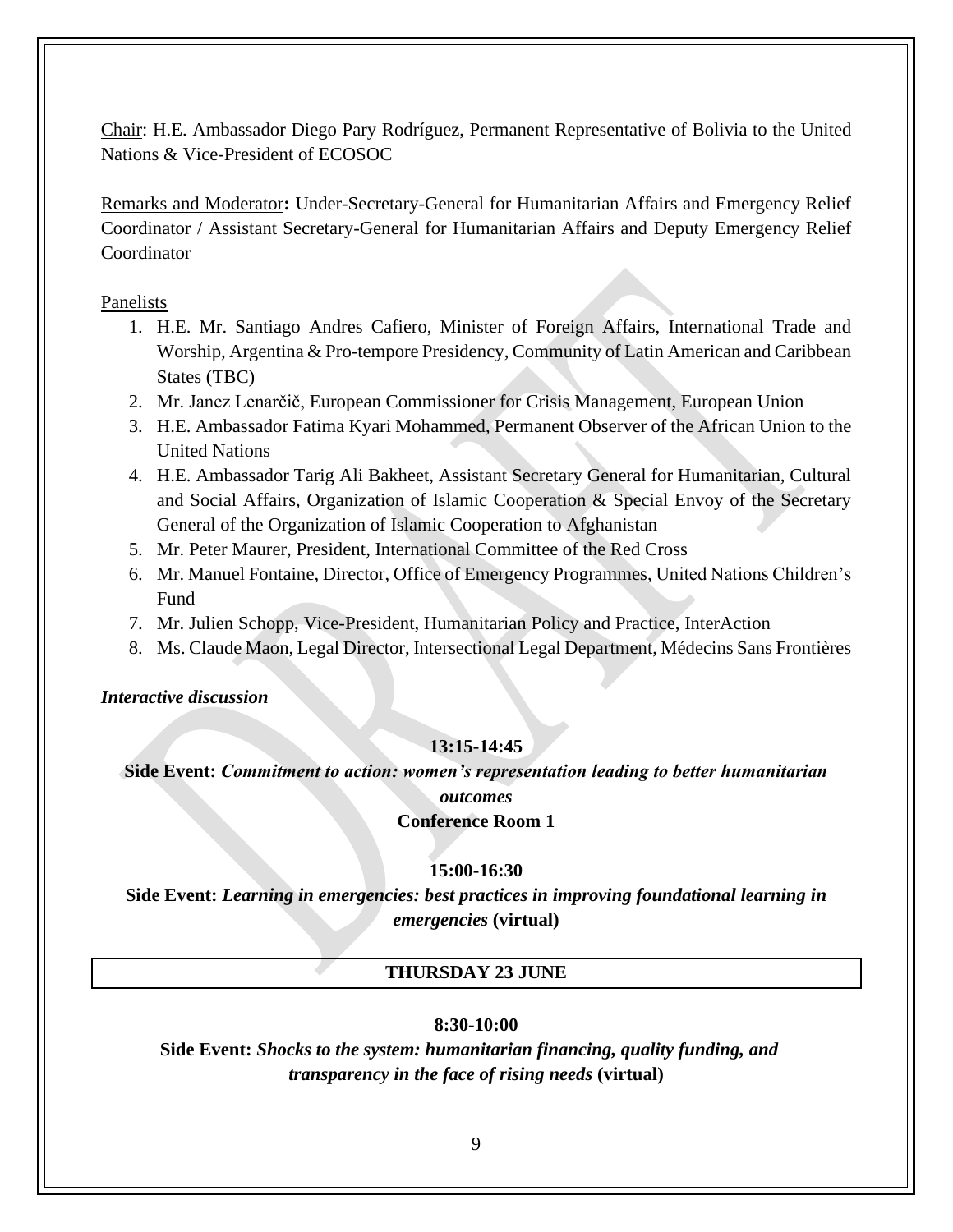### **10:00-12:30 High-Level Panel 3:** *Humanitarian impacts of the climate crisis: escalating risks, challenges and actions* **ECOSOC Chamber**

The panel will discuss the humanitarian impacts of slow-onset and sudden-onset climate-related disasters and their consequences, including displacement, migration, rising food insecurity, and loss of livelihoods and land. It will explore the humanitarian implications of gradual climate-induced impacts such sea-level rise and glacier melt and resulting impacts (e.g. water scarcity, food insecurity, displacement) across several regions of the world - and what steps are needed. The discussion will include consideration of the latest Intergovernmental Panel on Climate Change report and what it means for the humanitarian system - as it warns of the limits to adaptation and how the pace and scale of changes is outracing the capability of those in vulnerable situations to reduce risk and adapt. In this connection, the panel will also discuss humanitarian perspectives on loss and damage associated with present and future climate change impacts on the most vulnerable and increasing support to them. It will discuss how the humanitarian system can scale up risk analysis, preparedness, early warning, early action and response in the face of the climate crisis taking into account the lessons learned and good practices gathered so far.

### Guiding questions:

- What are the implications of the latest IPCC report findings for the humanitarian landscape? How have humanitarian actors been adapting? Are there limits to adaptation among vulnerable communities; if so, what are the resulting repercussions and implications? What are the wider implications reflected in the IPCC report regarding risk reduction, equity and justice?
- What priority actions are needed for the humanitarian system to adapt further to the challenge posed by the climate change and its contribution to humanitarian crises? What are some of the key gap areas that require more focus and investment?
- What are some of the lessons learned and best practices in risk analysis, early action, anticipatory approaches, preparedness and response? What are the main obstacles and solutions for scaling up these best practices in the future?
- What can climate action, science/information and financing do to help avert, minimize and address the impacts of the climate crisis, including loss and damage, in humanitarian settings and for vulnerable people? What actions can climate actors and humanitarian actors take to enhance collaboration to address climate impacts and the limits to adaptation? Are there lessons from the humanitarian sector for climate financing, capacity building and technology transfer?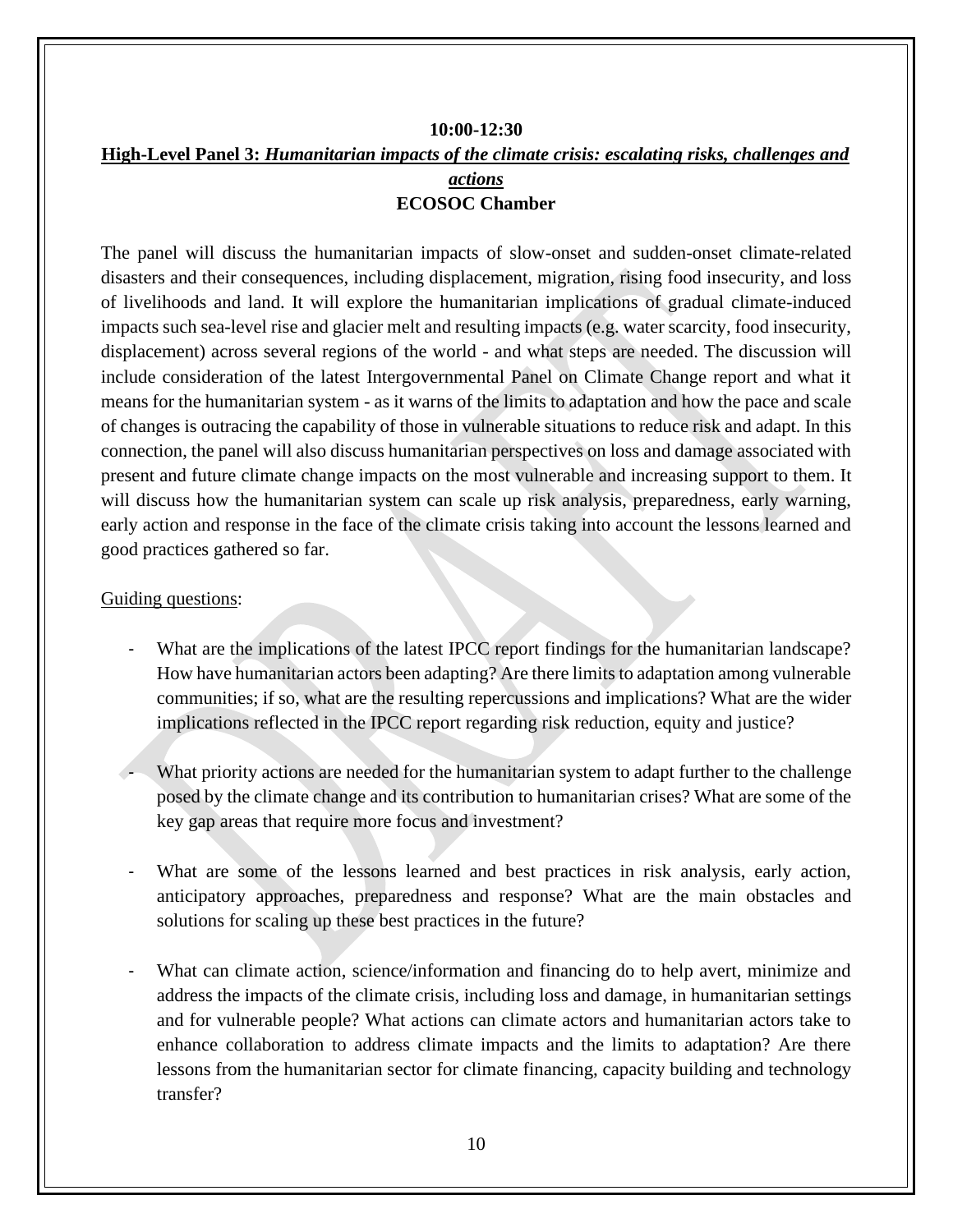Chair: H.E. Ambassador Diego Pary Rodríguez, Permanent Representative of Bolivia to the United Nations & Vice-President of ECOSOC

Remarks and Moderator: Under-Secretary-General for Humanitarian Affairs and Emergency Relief Coordinator / Assistant Secretary-General for Humanitarian Affairs and Deputy Emergency Relief Coordinator

### Panelists

- 1. Hon. Mr. Chet Greene, Minister of Foreign Affairs, Immigration and Trade, Antigua and Barbuda & Chair, Alliance of Small Island States (TBC)
- 2. Hon. Mr. Eamon Courtenay, Minister of Foreign Affairs, Foreign Trade and Immigration, Belize & Chair, CARICOM (TBC)
- 3. H.E. Ambassador Thilmeeza Hussain, Permanent Representative of the Maldives & Special Envoy of the President of the General Assembly (TBC)
- 4. Dr. Mahmoud Mohieldin, United Nations Climate Change High-Level Champion of Egypt for COP27 & Executive Director, International Monetary Fund
- 5. Ms. Sabina Frédéric, President, White Helmets Commission of Argentina / Mr. Pablo Virasoro, Vice President, White Helmets Commission of Argentina
- 6. Ms. Ko Barrett, Vice-Chair, Intergovernmental Panel on Climate Change
- 7. Dr. Adam Abdelmoula, Deputy Special Representative of the Secretary-General/Resident Coordinator/Humanitarian Coordinator, Somalia
- 8. Ms. Carina Bachofen, Associate Director, Red Cross Red Crescent Climate Centre
- 9. Ms. Sumera Javeed, Executive Manager, Health and Nutrition Development Society, Pakistan

### *Interactive discussion*

## **13:15-14:45**

**Side Event:** *Addressing gender-based violence impacts of food insecurity for women and girls in the Sahel and Horn of Africa* **Conference Room 1**

### **15:00-18:00**

**Closing Session of the Segment, including adoption of the draft ECOSOC humanitarian resolution and general discussion ECOSOC Chamber**

Closing remarks:

• H.E. Ambassador Diego Pary Rodríguez, Permanent Representative of Bolivia to the United Nations & Vice-President of ECOSOC (Presidential Statement including a Call to Action on the themes of the 2022 HAS)